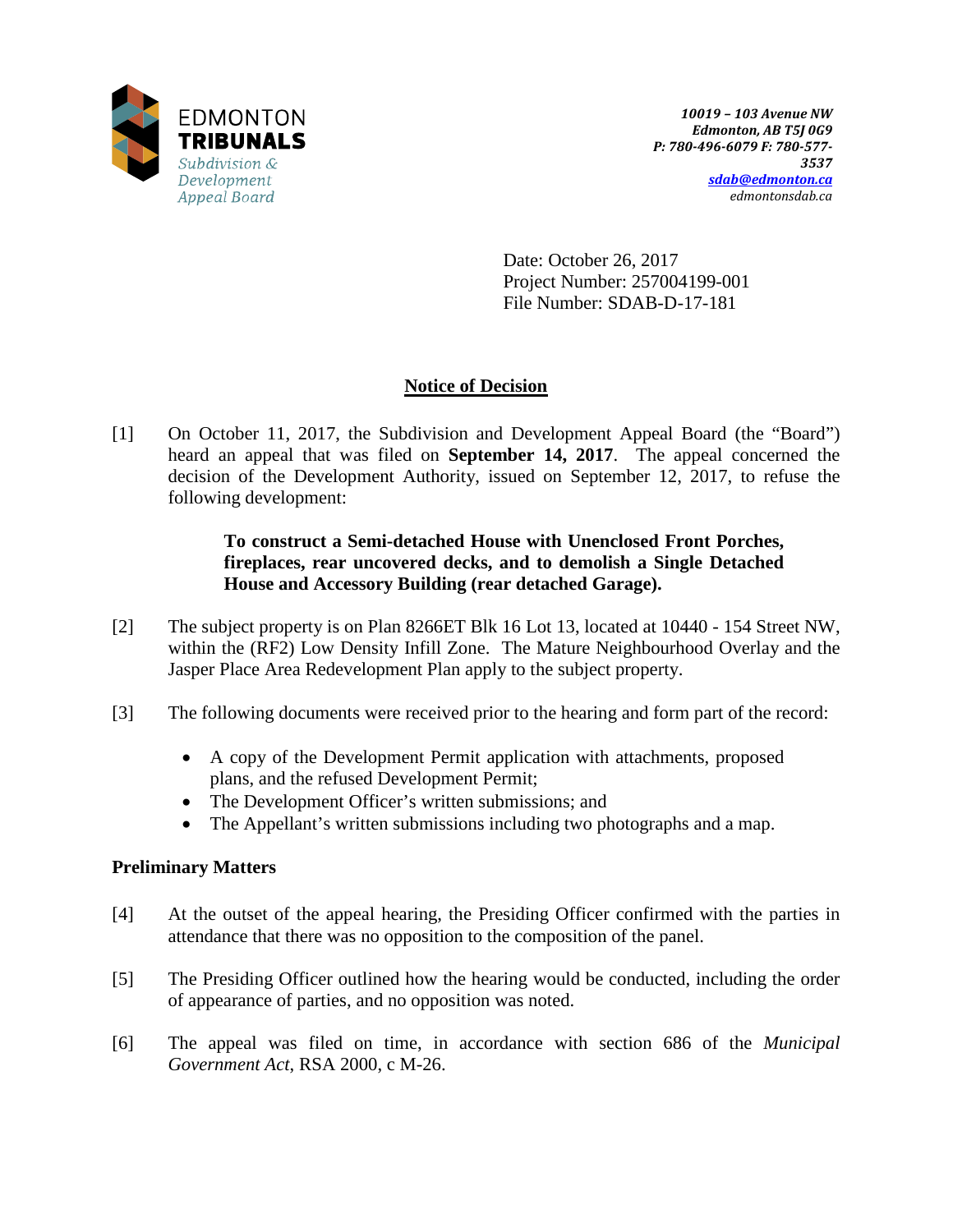### **Summary of Hearing**

- *i) Position of the Appellant, Mr. B. Ingram representing Raiders Site Services and Mr. A. Liyakat, the builder:*
- [7] Mr. Ingram has built one other duplex development with Mr. Liyakat. A photograph of the development that was built approximately one block from the subject site was submitted.
- [8] A map was submitted that identified the existing duplexes in the area and it was noted that approximately 50 percent of the lots contain duplex housing.
- [9] The proposed development will replace the existing house on the site and will have a four-car detached garage with two parking spaces for each dwelling.
- [10] They questioned why their application was refused while several other duplex developments that do not meet the locational requirements have recently been approved and are currently under construction. They chose to develop a Semi-detached House rather than subdividing the lot and building two skinny houses.
- [11] It was acknowledged that some of the existing duplex developments have been built on lots that have not been subdivided but they may be duplex condominiums that do not have separate titles.
- [12] The proposed Semi-detached House will be subdivided and have separate titles.
	- *ii) Position of the Development Authority:*
- [13] The Development Authority provided a written submission and did not attend the hearing.

### **Decision**

- [14] The appeal is **ALLOWED** and the decision of the Development Authority is **REVOKED**. The development is **GRANTED** as applied for to the Development Authority, subject to the following **CONDITIONS**:
	- 1. A maximum of one building containing Single Detached Housing, Semi-detached Housing, or Duplex Housing per Site shall be allowed;
	- 2. Landscaping requirements shall be provided as listed in Section 55;
	- 3. On-site parking shall be located in accordance with Section 50 of the *Edmonton Zoning Bylaw*;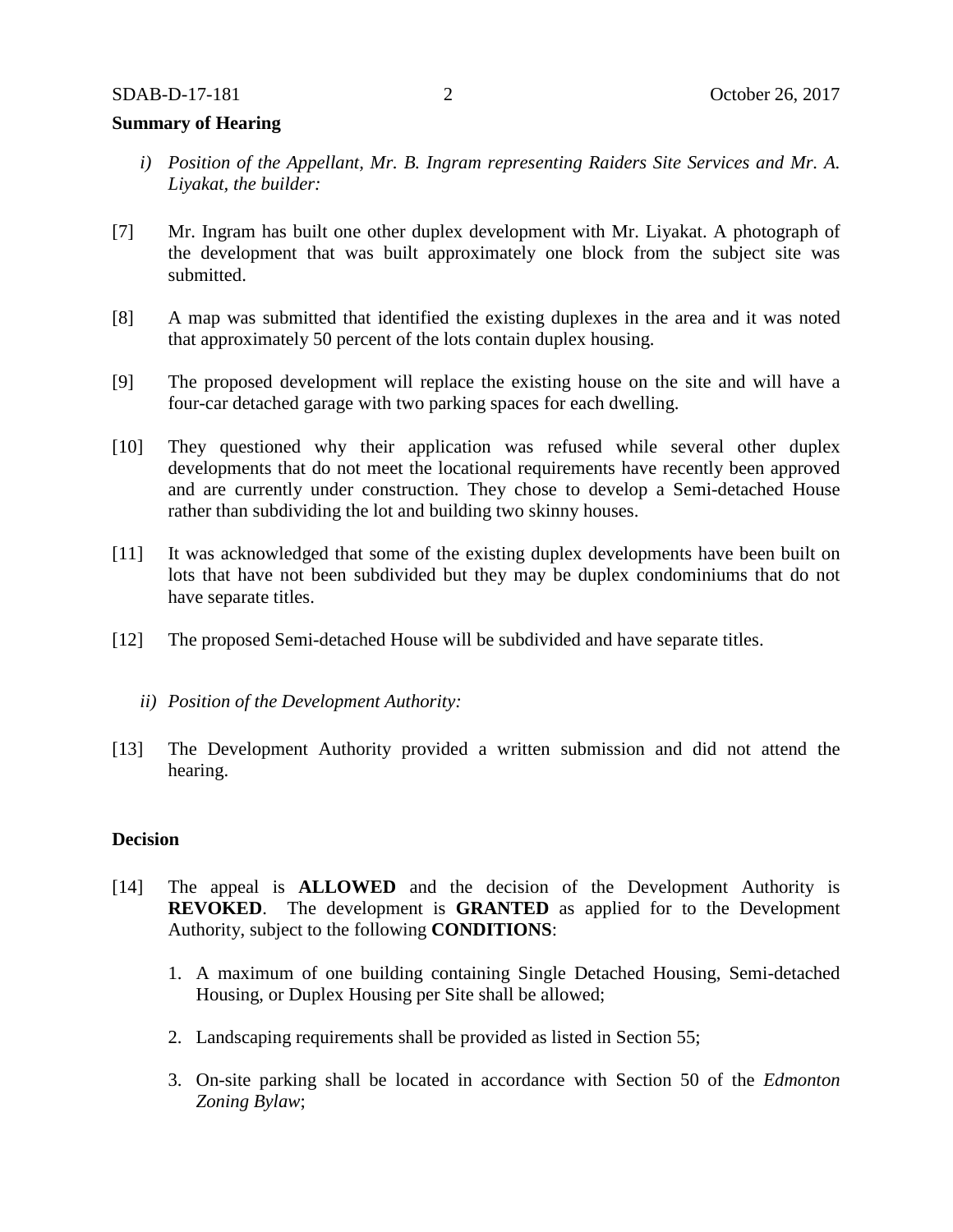4. Private Outdoor Amenity Area shall be provided on Site in accordance with Section 47 of *Edmonton Zoning Bylaw* 12800.

#### Advisements:

Any future basement development requires development and building permit approvals. A Secondary Suite is not permitted in a Semi-detached House (Reference Section 7.2(7) and 7.2(8).

Lot grades must comply with the Edmonton Drainage Bylaw 16200. Contact Drainage Planning and Engineering at 780-496-5576 or [lot.grading@edmonton.ca](mailto:lot.grading@edmonton.ca) for lot grading inspection inquires.

Any future deck development greater than 0.6 metres (2 feet) in height will require development and building permit approvals.

Any future deck enclosure or cover requires a separate development and building permit approval.

The driveway access must maintain a minimum clearance of 1.5 metres from the service pedestal and all other surface utilities. On-site parking may be provided by means of a Garage pad. A Garage pad shall not be constructed over a common property line.

On-site parking may be provided by means of a Parking Area, the dimensions of which shall conform to the off-street parking space requirements of subsection 54.2(4) of this Bylaw.

The applicant is advised to research the Land Title for this property and to be aware of any restrictions in the Restrictive Covenant. This approval does not imply consent for any structure that does not meet the requirements of the Restrictive Covenant.

- [15] In granting the development, the following variance to the *Edmonton Zoning Bylaw* is allowed:
	- 1. The locational requirements pursuant to section 120.4(4) are waived to allow the development of a Semi-detached House on the subject site.

### **Reasons for Decision**

[16] Semi-detached Housing is a Permitted Use in the (RF2) Low Density Infill Zone (the "RF2 Zone").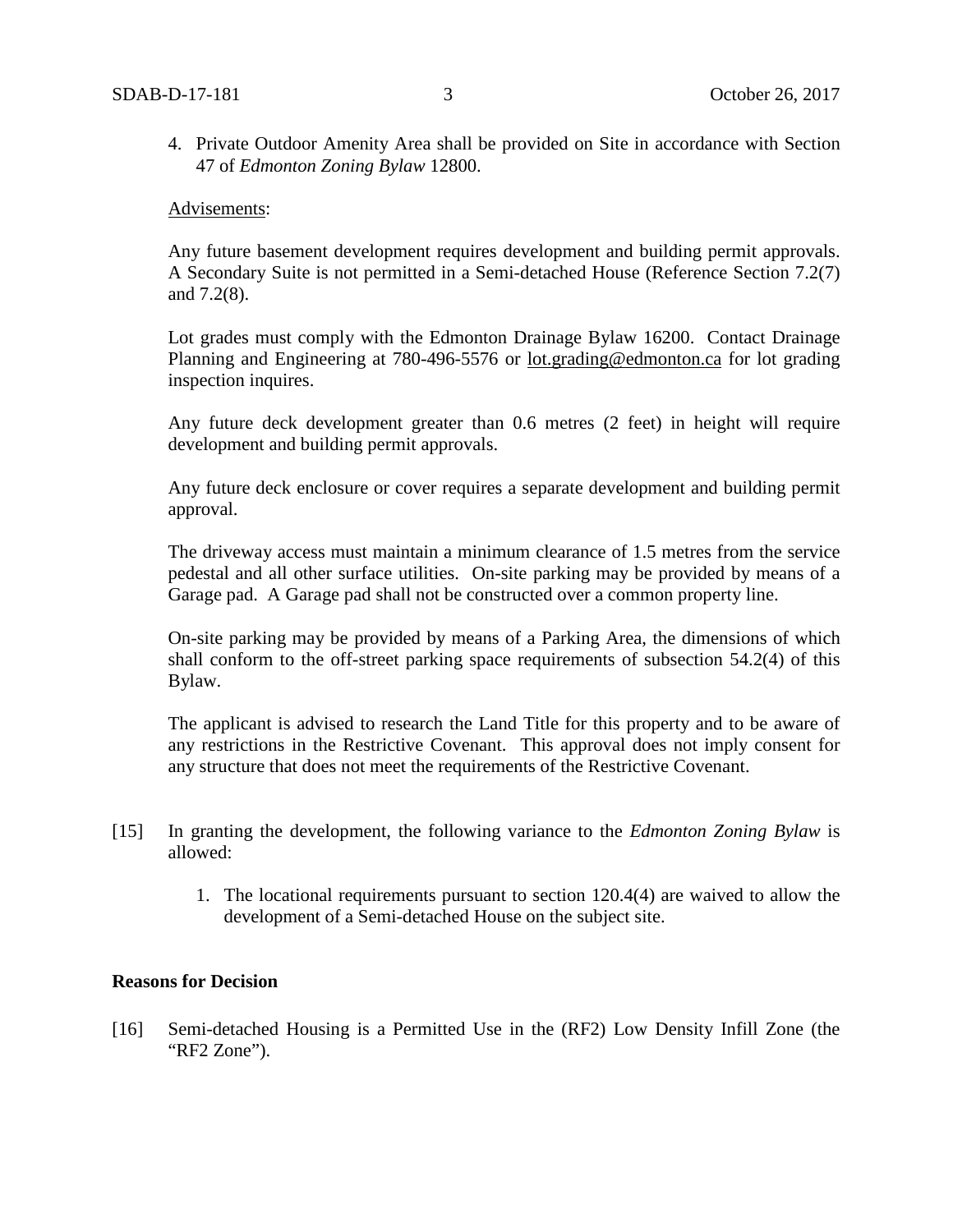### SDAB-D-17-181 4 October 26, 2017

- [17] The Development Officer refused this application solely on the basis of the locational requirements contained in section 120.4(4) of the *Edmonton Zoning Bylaw*. The Development Officer also relied upon Policy C1 of the Jasper Place Area Redevelopment Plan (the "ARP") which states that "when considering discretionary developments, the Development Officer shall ensure that the locational criteria for different housing forms are not varied".
- [18] Section 687(3)(a)(i) of the *Municipal Government Act* states that when determining an appeal this Board must comply with, among other things, Statutory Plans such as the ARP. However, section 687(3)(d) of the *MGA* allows this Board to grant a development permit even though the proposed development does not comply with the requirements of the *Edmonton Zoning Bylaw* if in the Board's opinion the proposed development would not unduly interfere with the amenities of the neighbourhood nor materially interfere with or affect the use, enjoyment or value of neighbouring parcels of land. The first question the Board must determine in this case is whether Policy C1 of the ARP operates to prevent the Board from using the power given to it in section 687(3) of the *MGA* to vary the locational requirements in section 120.4(4) of the *Zoning Bylaw*.
- [19] City Council has the authority to impose any limits it considers appropriate on the variance powers of the Development Authority. This is what it has done with Policy C1 in the ARP. The Development Officer had no option but to refuse the application because this Policy specifically prohibits the Development Officer from varying the locational requirements prescribed for this type of development.
- [20] However, Council does not have the authority to limit the power given to this Board by the Province in section 687(3)(d). Notwithstanding the limitations imposed on the Development Officer by Policy C1 in the ARP, this Board retains its power, in certain circumstances, to issue development permits that do not comply with the Zoning Bylaw. Therefore the Board does have the power to vary the locational criteria for Semi-detached Housing in the RF2 Zone covered by the ARP provided that the development will not have too great an impact on the amenities of the neighbourhood or on neighbouring parcels of land.
- [19] The Board accepts the evidence provided by the Appellant that there are many Semidetached Housing type developments in the immediate neighbourhood. The map submitted by the Appellant shows that approximately 50 percent of the lots have been developed as Semi-detached style housing.
- [20] None of the neighbours or the Canora Community League appeared at the hearing to voice any concerns regarding the proposed development, nor was any written opposition submitted.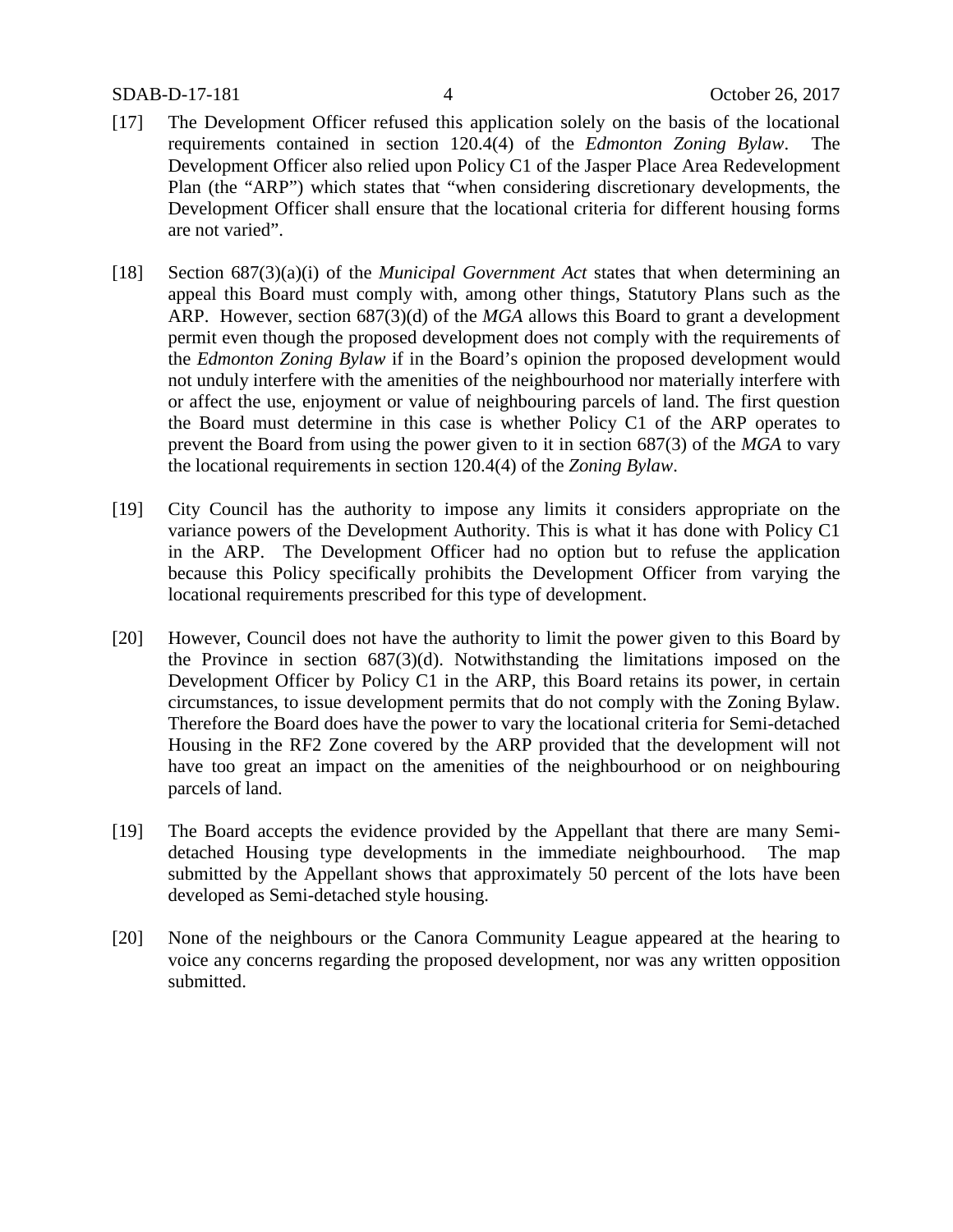SDAB-D-17-181 5 October 26, 2017

[21] Given the lack of community opposition and the number of existing Semi-detached developments in this neighbourhood that do not conform to the locational requirements contained in section 120.4(4) of the *Edmonton Zoning Bylaw,* the Board concludes that the proposed development would not unduly interfere with the amenities of the neighbourhood nor materially interfere with or affect the use, enjoyment or value of neighbouring parcels of land. Accordingly, the appeal is allowed.

me

Mr. M. Young, Presiding Officer Subdivision and Development Appeal Board

Board members in attendance: Mr. N. Somerville, Ms. S. LaPerle, Ms. L. Gibson, Mr. R. Handa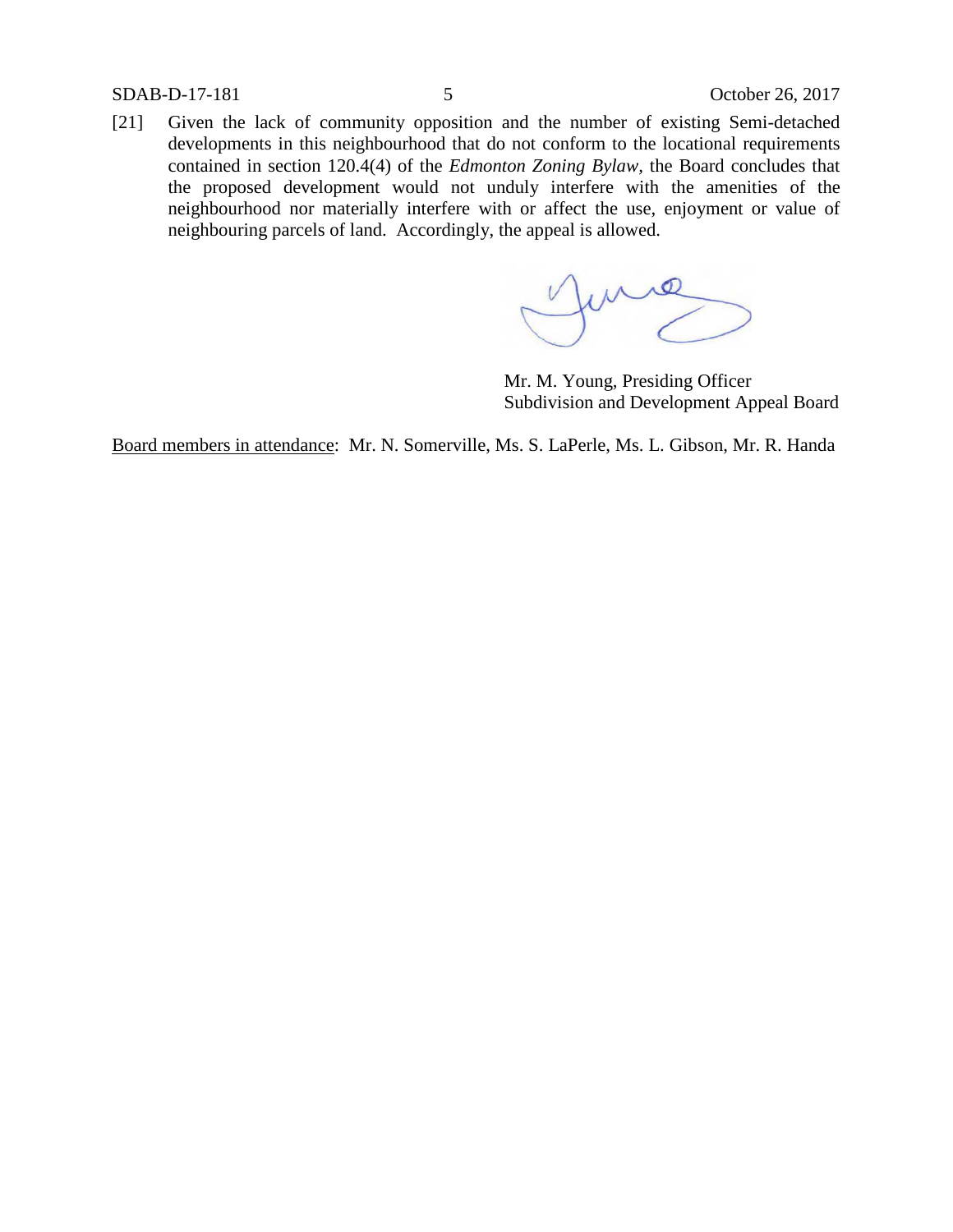### **Important Information for the Applicant/Appellant**

- 1. This is not a Building Permit. A Building Permit must be obtained separately from the Sustainable Development Department, located on the 2nd Floor, Edmonton Tower, 10111 – 104 Avenue NW, Edmonton, AB T5J 0J4.
- 2. Obtaining a Development Permit does not relieve you from complying with:
	- a) the requirements of the *Edmonton Zoning Bylaw*, insofar as those requirements have not been relaxed or varied by a decision of the Subdivision and Development Appeal Board,
	- b) the requirements of the *Alberta Safety Codes Act*,
	- c) the *Alberta Regulation 204/207 – Safety Codes Act – Permit Regulation*,
	- d) the requirements of any other appropriate federal, provincial or municipal legislation,
	- e) the conditions of any caveat, covenant, easement or other instrument affecting a building or land.
- 3. When an application for a Development Permit has been approved by the Subdivision and Development Appeal Board, it shall not be valid unless and until any conditions of approval, save those of a continuing nature, have been fulfilled.
- 4. A Development Permit will expire in accordance to the provisions of section 22 of the *Edmonton Zoning Bylaw, Bylaw 12800*, as amended.
- 5. This decision may be appealed to the Alberta Court of Appeal on a question of law or jurisdiction under section 688 of the *Municipal Government Act*, RSA 2000, c M-26. If the Subdivision and Development Appeal Board is served with notice of an application for leave to appeal its decision, such notice shall operate to suspend the Development Permit.
- 6. When a decision on a Development Permit application has been rendered by the Subdivision and Development Appeal Board, the enforcement of that decision is carried out by the Sustainable Development Department, located on the 2nd Floor, Edmonton Tower, 10111 – 104 Avenue NW, Edmonton, AB T5J 0J4.

*NOTE: The City of Edmonton does not conduct independent environmental checks of land within the City. If you are concerned about the stability of this property for any purpose, you should conduct your own tests and reviews. The City of Edmonton, when issuing a development permit, makes no representations and offers no warranties as to the suitability of the property for any purpose or as to the presence or absence of any environmental contaminants on the property.*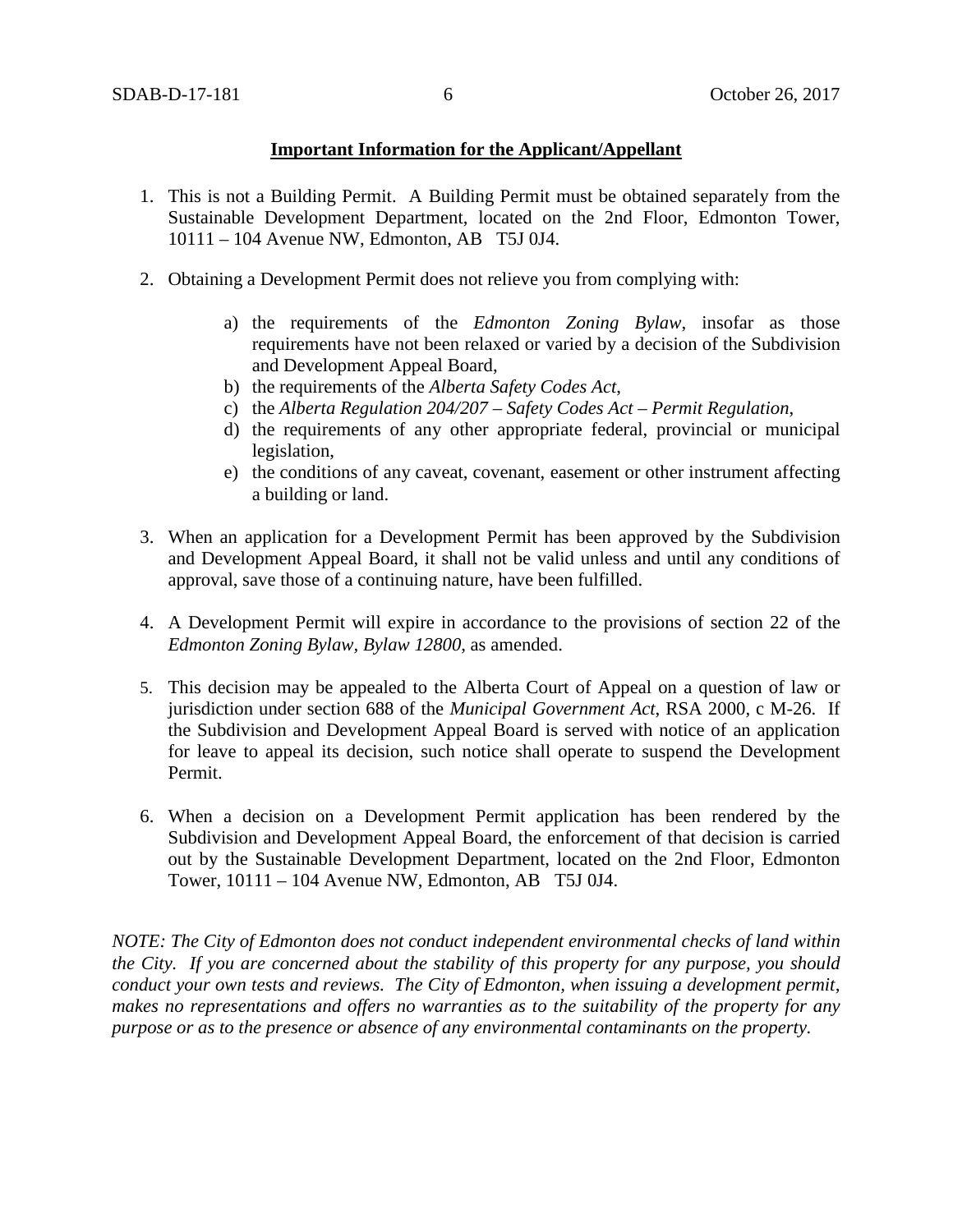

Date: October 26, 2017 Project Number: 258156445-002 File Number: SDAB-D-17-182

## **Notice of Decision**

[1] On October 11, 2017, the Subdivision and Development Appeal Board heard an appeal that was filed on **September 13, 2017**. The appeal concerned the decision of the Development Authority, issued on August 25, 2017, to approve the following development:

## **To construct a two-Storey Accessory building (main floor Garage 6.40 metres by 11.58 metres, second floor Garage Suite with balcony 6.70 metres by 11.58 metres).**

- [2] The subject property is on Plan 1624116 Blk 13 Lot 51, located at 8611 221 Street NW, within the (RPL) Planned Lot Residential Zone. The Lewis Farms Area Structure Plan applies to the subject property.
- [3] The following documents were received prior to the hearing and form part of the record:
	- A copy of the Development Permit application with attachments, proposed plans, and the approved Development Permit; and
	- The Development Officer's written submission.

## **Preliminary Matters**

- [4] At the outset of the appeal hearing, the Presiding Officer noted that the Appellant was not in attendance. An attempt was made to contact the Appellant by telephone without success. The Board decided to proceed with the hearing based on the written reasons for appeal that were provided by the Appellant.
- [5] The Presiding Officer confirmed with the parties in attendance that there was no opposition to the composition of the panel.
- [6] The Presiding Officer outlined how the hearing would be conducted, including the order of appearance of parties, and no opposition was noted.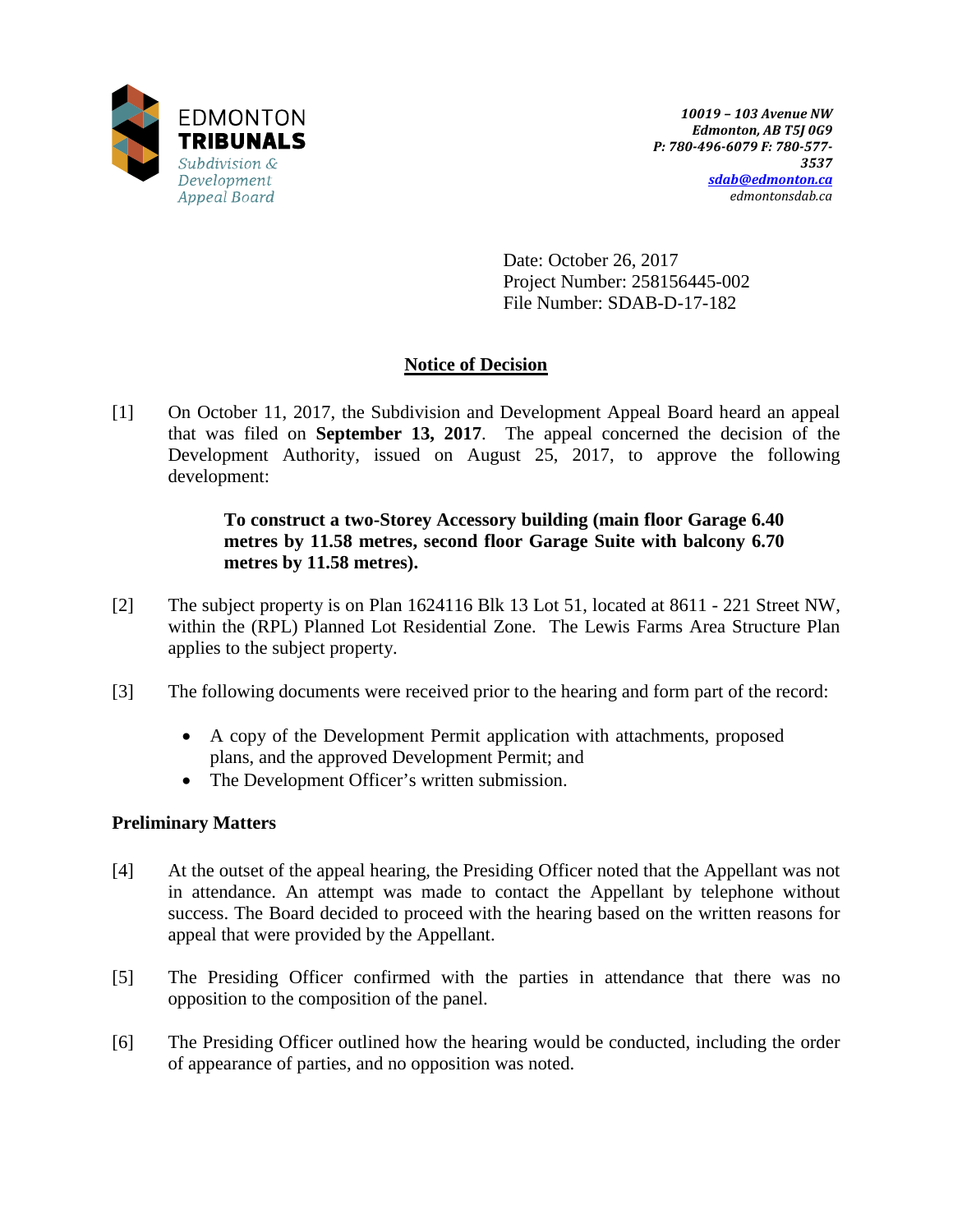- [7] The appeal was filed on time, in accordance with section 686 of the *Municipal Government Act*, RSA 2000, c M-26.
- [8] The Presiding Officer noted that City Council approved changes to the *Edmonton Zoning Bylaw* on July 10, 2017, intended to improve the buildability and quality of Garden Suites. The new regulations came into effect on September 1, 2017, after this development permit application was approved on August 25, 2017. Garage Suites were reclassified as Garden Suites and as a Permitted Use in all Residential Zones where Single Detached Housing is a Permitted Use.
- [9] As a result of the amended regulations, the Development Officer indicated in his written submission that two variances are required. The first variance relates to an excess in the maximum allowable total Floor Area for a Garden Suite and the second relates to an excess in the maximum allowable second storey Floor Area.
- [10] The Board will therefore evaluate the proposed development on the basis of the impact at these two required variances will have on the neighbourhood and on neighbouring parcels of land.

### **Summary of Hearing**

- *i) Position of the Appellant, Ms. B. Nedelec:*
- [11] In the Appellant's written reasons for appeal, she contended that the proposed development would:
	- a) reduce sun exposure to her rear yard and deck;
	- b) allow tenants into a zone for single families;
	- c) reduce parking in the rear and add congestion to an already narrow alley;
	- d) restrict her views and sight lines.
	- *ii) Position of the Development Authority:*
- [12] The Development Authority provided a written submission and did not attend the hearing.
	- *iii) Position of the Respondent, Mr. K. Jansen and Mr. M. Cudal, representing Lincolnberg Master Builders:*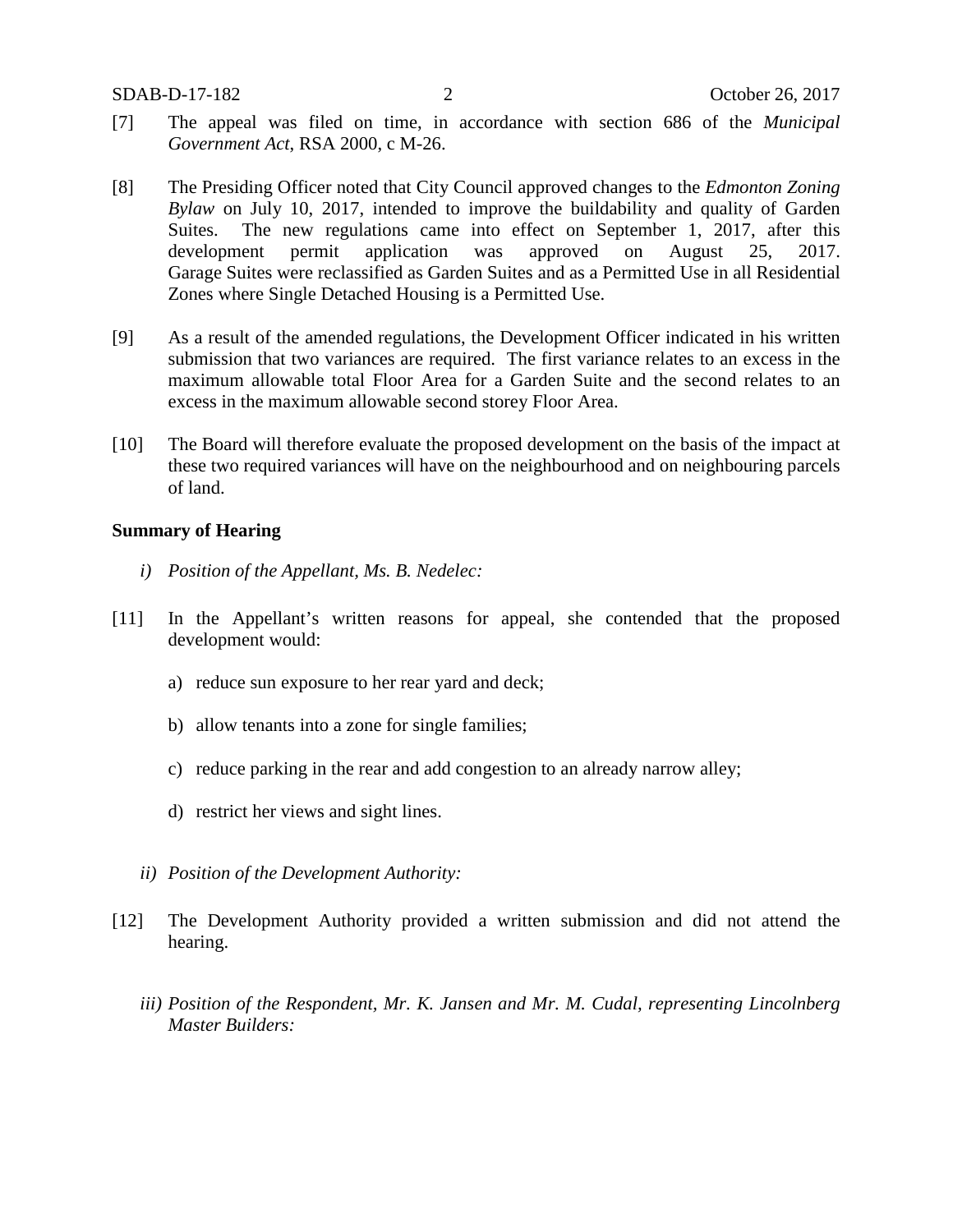- [13] Mr. Jansen referenced section 87.5(a) of the *Edmonton Zoning Bylaw* which states that Floor Area shall exclude parking areas within the Garden Suite. In his opinion the Development Officer included the parking area when calculating the Floor Area, which resulted in the variance identified.
- [14] The Floor Area of the second storey is 59.9 square metres which is less than the 60 square metres allowed. In his opinion, the proposed landing results in the excess of 2.86 square metres. The definition of Floor Area was referenced that states "the total Floor Area of the building or structure, contained within the outside surface of the exterior and Basement walls, provided that in the case of a wall containing windows, the glazing line of windows may be used."
- [15] The proposed development complies with all of the other development requirements for a Garden Suite and it is located on a very large lot in the middle of a cul-de-sac. Six onsite parking spaces can be provided.
- [16] Mr. Jansen provided the following information in response to the concerns outlined in the written submission of the Appellant:
	- a) The Appellant's property is located across the lane and a significant distance north of the subject site. In his opinion, the proposed Garden Suite will not create any sun shadowing impact on the Appellant's rear yard or deck. The rear detached Garage on the Appellant's site will create more of a shadowing impact than the proposed development.
	- b) Rear detached garages have been built all along the lane way.
	- c) He could not comment on the Appellant's contention that she was told when she purchased the property that Garage Suites would not be built along the lane way.
- [17] Mr. Jansen provided the following information in response to questions from the Board:
	- a) The excess in the maximum allowable total Floor Area for a Garden Suite will not impact neighbouring property owners because this is a very large lot, the proposed detached Garage does not exceed the maximum allowable Site Area, there is a large amount of amenity space and parking available on the subject site.
	- b) A sun shadow impact study was not completed. He referenced the Site Plan to illustrate the setbacks for the proposed Garage. In his opinion, any shadowing will occur on the lane and not adjacent houses.
	- c) There are three parking spaces available inside the proposed Garage, two on the parking pad and space for another parking space on the (west) side of the Garage.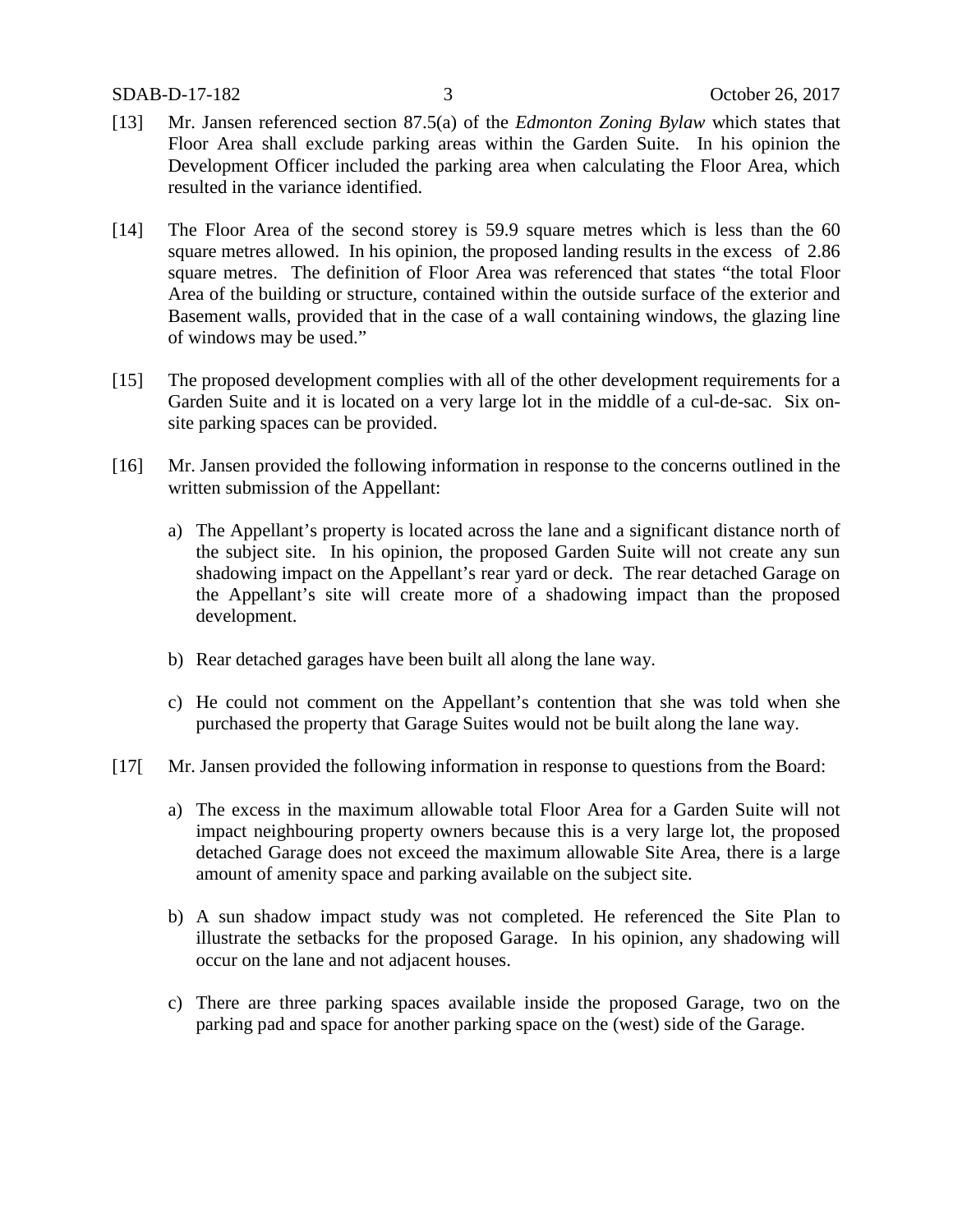- d) They did consider locating the stairs on the outside of the Garage but it was their client's preference to have the stairs enclosed for safety reasons and to separate the parking spaces inside the garage.
- e) The proposed balcony overlooks the lane and is setback to prevent overlook into the rear yards of adjacent properties.
- f) Mr. Jansen calculated the Floor Area of the second storey to be 59.9 square metres without the proposed balcony.

### **Decision**

- [18] The appeal is **DENIED** and the decision of the Development Authority is **VARIED**. The development is **GRANTED** as approved by the Development Authority with the following changes:
	- 1. The maximum allowable total Floor Area for a Garden Suite per section 87.4 is varied to allow an excess of 17 square metres, thereby increasing the maximum allowed to 137 square metres.
	- 2. The maximum allowable second storey Floor Area per section 87.5(e) is varied to allow an excess of 2.86 square metres, thereby increasing the maximum allowed to 62.86 square metres.

### **Reasons for Decision**

- [19] This development permit application to construct a two-storey Accessory Building (main floor Garage and second floor Garage Suite) was approved on August 25, 2017.
- [20] On September 1, 2017 amendments to the *Edmonton Zoning Bylaw* came into effect. Prior to the amendments, Garden Suites and Garage Suites were classified as Discretionary Uses. Under the new regulations, Garage Suites were reclassified as Garden Suites, which became a Permitted Use in all Residential Zones where Single Detached Housing is a Permitted Use. There were also amendments to the regulations governing Garden Suites. In this appeal, the Board must use the new regulations to evaluate the proposed development.
- [21] The proposed development now requires two variances as a result of the new regulations.
- [22] Section 87.4 of the *Edmonton Zoning Bylaw* states that "the maximum Total Floor Area for a Garden Suite shall be 120 square metres." The proposed development exceeds the maximum allowed by 17 square metres.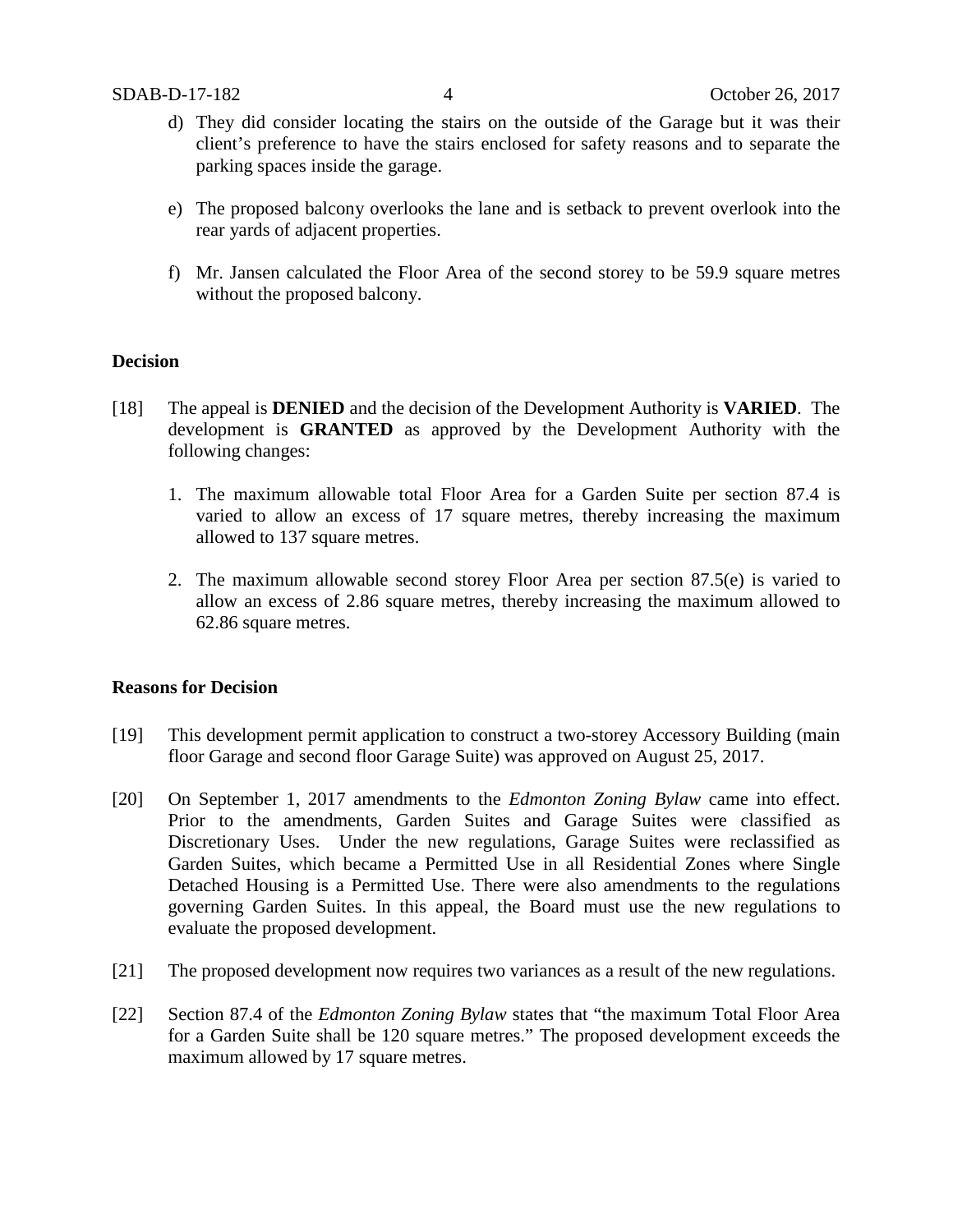- [23] Section 87.5(e) of the *Edmonton Zoning Bylaw* states that "the maximum Second Storey Floor Area shall be 60 square metres." The proposed development exceeds the maximum allowed by 2.86 square metres.
- [24] The Board finds that the required variances will not have a significant impact on the neighbourhood or on neighbouring parcels of land for the following reasons:
	- a) This lot and the abutting lots are all large and the subject site is located at the terminal end of a cul-de-sac where visual and privacy impacts of the proposed development will be minimized.
	- b) The Development Officer advises that development permits for Garden Suites have been approved on four sites that either abut or are adjacent to the subject site and are in close proximity to existing Row Housing developments.
	- c) The subject site backs onto an undeveloped parcel of land and the windows for the proposed Garden Suite have been located to reduce overlook onto abutting lots. The recessed design and orientation of the balcony also reduces overlook.
	- d) The proposed development complies with all other applicable regulations including those dealing with total Site Coverage, Setbacks, Height, Amenity space and parking.
- [25] The Board relied on the written reasons for appeal in the absence of the Appellant. The Board notes that the Appellant did not address the variances required for the proposed development. Instead, her concerns related to how the development would cause sun shadowing in her rear yard, bring tenants into a single family neighbourhood, negatively impact parking, create traffic congestion in the rear lane and restrict the view and sight lines from her property.
- [26] The Board notes that the Appellant's property is a considerable distance from the subject site. Given the distance between the Appellant's property and the proposed development, the Board is of the opinion that the proposed development will not have any effect on sun exposure in the Appellant's rear yard, nor will it restrict her view. Since Garden Suites are now permitted uses in this Zone, the Appellant's concerns about tenants are immaterial to this appeal. The proposed development has adequate parking, so the Appellant's concerns about parking and congestion are unfounded. The Appellant was the only neighbour who voiced any concerns about the proposed development.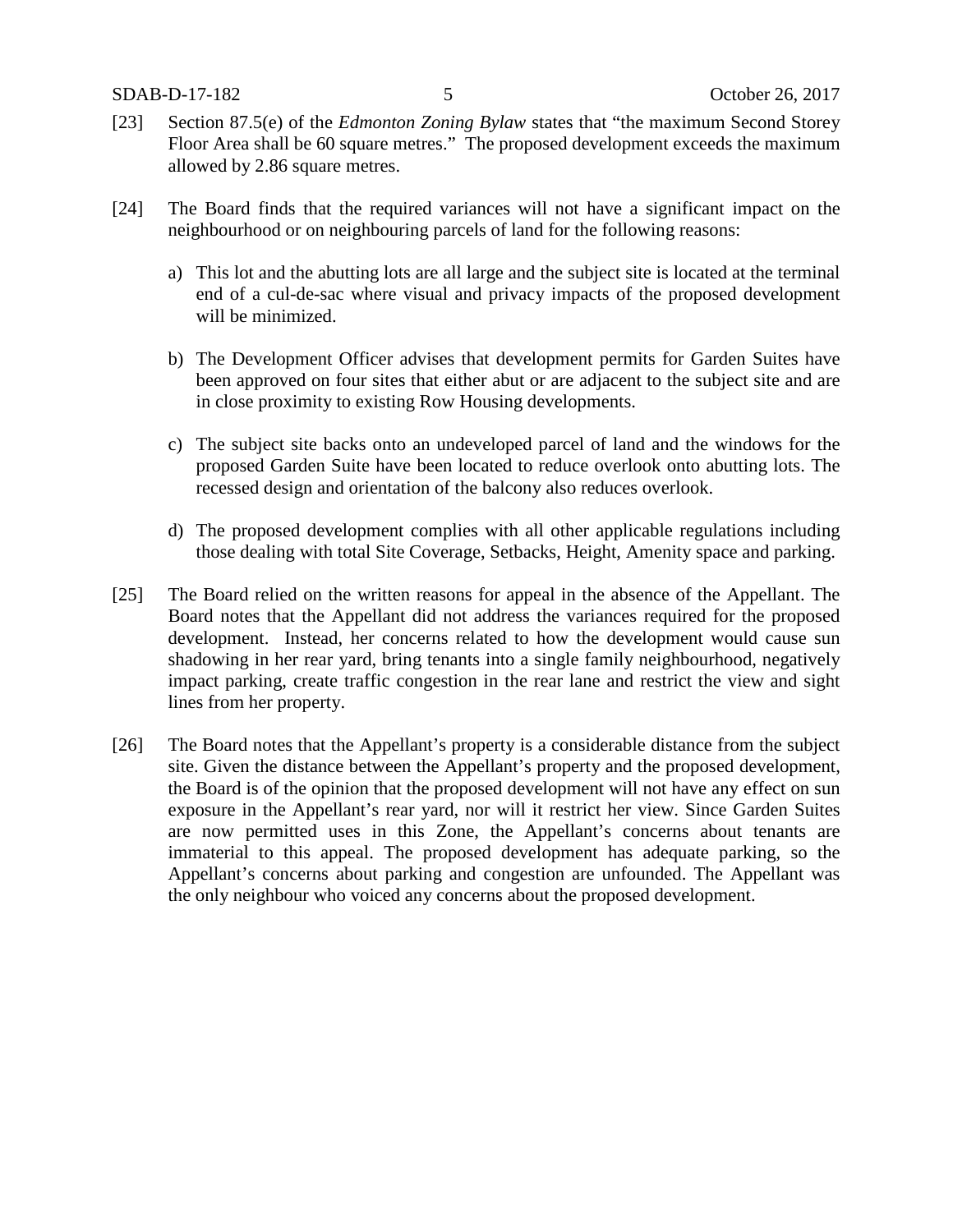[27] For all of the above reasons, the Board is of the opinion that the proposed development will not unduly interfere with the amenities of the neighbourhood nor materially interfere with or affect the use, enjoyment or value of neighbouring parcels of land.

me

Mr. M. Young, Presiding Officer Subdivision and Development Appeal Board

Board members in attendance: Mr. N. Somerville, Ms. S. LaPerle, Ms. L. Gibson, Mr. R. Handa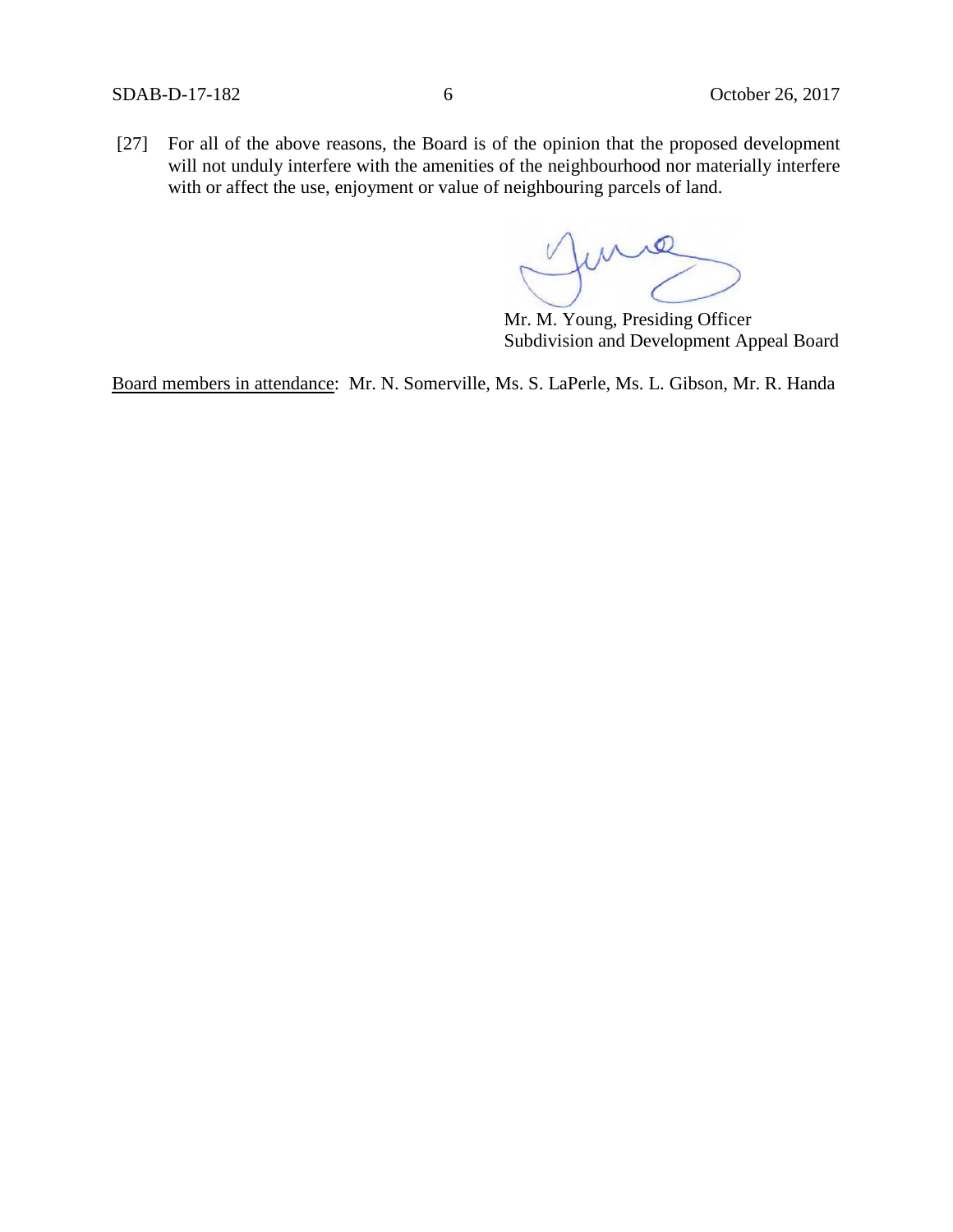### **Important Information for the Applicant/Appellant**

- 1. This is not a Building Permit. A Building Permit must be obtained separately from the Sustainable Development Department, located on the 2nd Floor, Edmonton Tower, 10111 – 104 Avenue NW, Edmonton, AB T5J 0J4.
- 2. Obtaining a Development Permit does not relieve you from complying with:
	- a) the requirements of the *Edmonton Zoning Bylaw*, insofar as those requirements have not been relaxed or varied by a decision of the Subdivision and Development Appeal Board,
	- b) the requirements of the *Alberta Safety Codes Act*,
	- c) the *Alberta Regulation 204/207 – Safety Codes Act – Permit Regulation*,
	- d) the requirements of any other appropriate federal, provincial or municipal legislation,
	- e) the conditions of any caveat, covenant, easement or other instrument affecting a building or land.
- 3. When an application for a Development Permit has been approved by the Subdivision and Development Appeal Board, it shall not be valid unless and until any conditions of approval, save those of a continuing nature, have been fulfilled.
- 4. A Development Permit will expire in accordance to the provisions of section 22 of the *Edmonton Zoning Bylaw, Bylaw 12800*, as amended.
- 5. This decision may be appealed to the Alberta Court of Appeal on a question of law or jurisdiction under section 688 of the *Municipal Government Act*, RSA 2000, c M-26. If the Subdivision and Development Appeal Board is served with notice of an application for leave to appeal its decision, such notice shall operate to suspend the Development Permit.
- 6. When a decision on a Development Permit application has been rendered by the Subdivision and Development Appeal Board, the enforcement of that decision is carried out by the Sustainable Development Department, located on the 2nd Floor, Edmonton Tower, 10111 – 104 Avenue NW, Edmonton, AB T5J 0J4.

*NOTE: The City of Edmonton does not conduct independent environmental checks of land within the City. If you are concerned about the stability of this property for any purpose, you should conduct your own tests and reviews. The City of Edmonton, when issuing a development permit, makes no representations and offers no warranties as to the suitability of the property for any purpose or as to the presence or absence of any environmental contaminants on the property.*